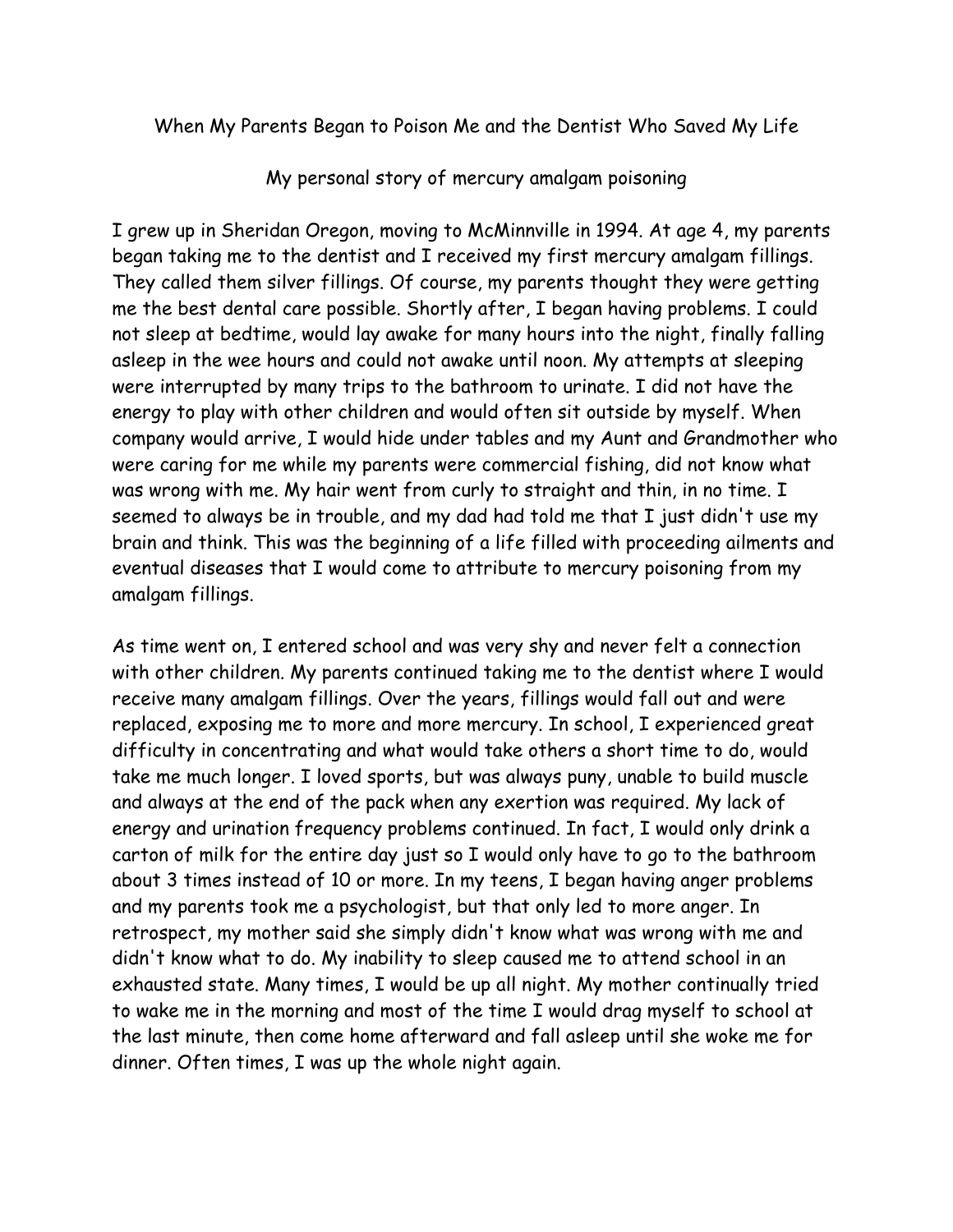Throughout my childhood, my parents would take me to doctors for various things. As a baby, up until about 7, my mother recalls horrible bouts of colic that would wake me up in tears with symptoms which would not subside. As a youth, I complained of what I referred to as "toothpick pains" in my esophagus. When I ate, especially meat, it would hurt and feel like something was poking me; It was very painful. Many years later, I would read how mercury depletes the body's enzymes, leaving one unable to digest food properly and sometimes causing sharp pains in the chest and/or stomach. The doctors diagnosed it as only espastic esophagus and said I would grow out of it. I was taken in for horrible ear infections time and time again and my mother would often be up all night with me. About age 10, I became ridden with mucous in my throat that I continuously had to spit out every few minutes, the kind you get when you have a bad chest cold. The doctors said it was allergies caused from living in Oregon and that I might grow out of it. I recall a lot of periodic episodes of aching joints; Those would eventually become an every day battle of what the doctors would diagnose as fibromyalgia. In my teens, I began having chest pains, where my heart would beat rapidly for a minute or more. I would actually beat my chest to try and get it to beat normal. My parents took me to the doctor who put me on a 24 hour heart monitor and eventually dismissed it as a heart mumur, saying I would grow out of it. I did not.

At age 19, I experienced my most frightful symptom, one that would be diagnosed in 1994 (after two such episodes at college within 3 months of each other) as Multiple Sclerosis. I was at work when the first one hit. I had numbness in my finger which began traveling up my whole arm. I could not speak well, saying only a word here and there. It felt like people were at a distance rather than right in front of me and I could only see half of their bodies. I could not understand their sentences either, only a word or two. A euphoric feeling came over me which I can only describe as being under nitrous oxide in a dental chair. My parents were called to come get me, but I seemed to be fine 20 minutes later. I went on to have over 20 of these episodes in the coming years. I began noticing after each one, that I would have difficultly talking and thinking of words to say, often slurring my speech for several days.

In my twenties and early thirties, I had a lot of muscle pain, tingling and numbness in my arms and legs, lack of energy, depression, naseau and vomiting, just an overall illness that affected every aspect of my being; Going to doctors and specialists became a way of life. I was diagnosed with many more conditions: Depression, Fibromyalgia, Arthritis, Chronic Fatigue Syndrome (Epstein Barr Virus), Lhermitt's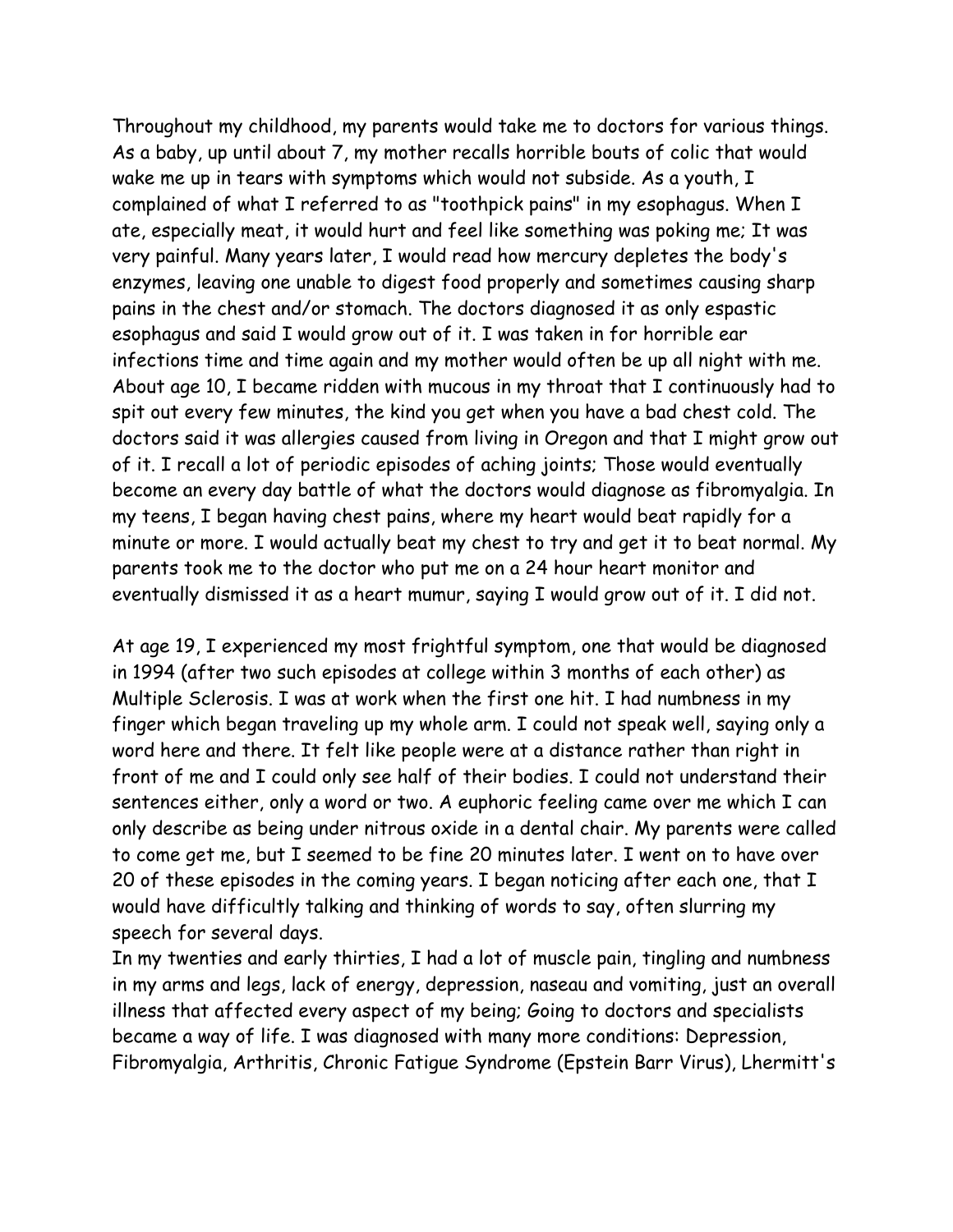Syndrome, Degenerative Disc Disease, Cervical Spinal Stenosis, Mitral Valve Prolapse, and Hypothyroidism.

In my mid-thirties, my appetite decreased, but my weight went up; No matter what little bit I ate, I just keep gaining. My hair began falling out rapidly and my muscles began aching more than ever. I still battled my sleep disorder, often having to stay awake 30 hours or more. (I now make the comparison between mercury poisoning sleeplessness and being on caffeine 24/7). When I awoke, I would have a piercing pain on one side of my neck, what I associated with sleeping wrong; Later, I would read it is something called "Broken Neck Syndrome" caused by mercury poisoning. When I was awake, I could not lay in bed, as my muscles and bones ached too bad. Sitting for long periods would cause more numbness and tingling in my arms and legs, so it was an endless battle of moving around trying to alleviate symptoms. Walking just half a block drained what little energy I had. Eventually, eventhough I struggled through five years of college and had several jobs, I was simply too sick to work; So, after my M.S. diagnosis, I ended up on disability. I moved out on my own, but life was a day to day struggle.

In 2000, at the library computer, I happened to find an article on the internet that said, are your fillings poisoning you, did you know that your silver fillings are 50 % mercury? I had nine in my mouth, some more under crowns, and many had fallen out and been replaced over the years. I printed off about 30 pages of information, but filed it away. I did not want to believe the government would allow poison in my mouth, and I knew that if it was true, it would cost a fortune to replace. Still, I felt I was dying and I actually went out and bought a Harley-Davidson motorcycle so that I could ride out my last days. But, I soon became too ill to ride. As the next couple years passed, I was so sick that I pulled out the mercury files and started reading. I was so shocked that every symptom I had was a symptom of mercury poisoning. I studied for 7 days straight, taking time out to cuss the government and cry my eyes out like I had never cried before. I began calling dentists, but many would not remove them and the ones who would were telling me \$20,000 or more.

One day, I was telling the maintenance man at my apartment I was dying, that I had mercury poisoning from my fillings and felt I would not live much longer; I just wanted to die. He said I should go to Tijuana, that it was inexpensive and he and his wife had went there 5 years prior. I ended up sending an x-rays. Shortly after, my mother told me to go to her new doctor, Dr. Radzik in McMinnville. He ran tests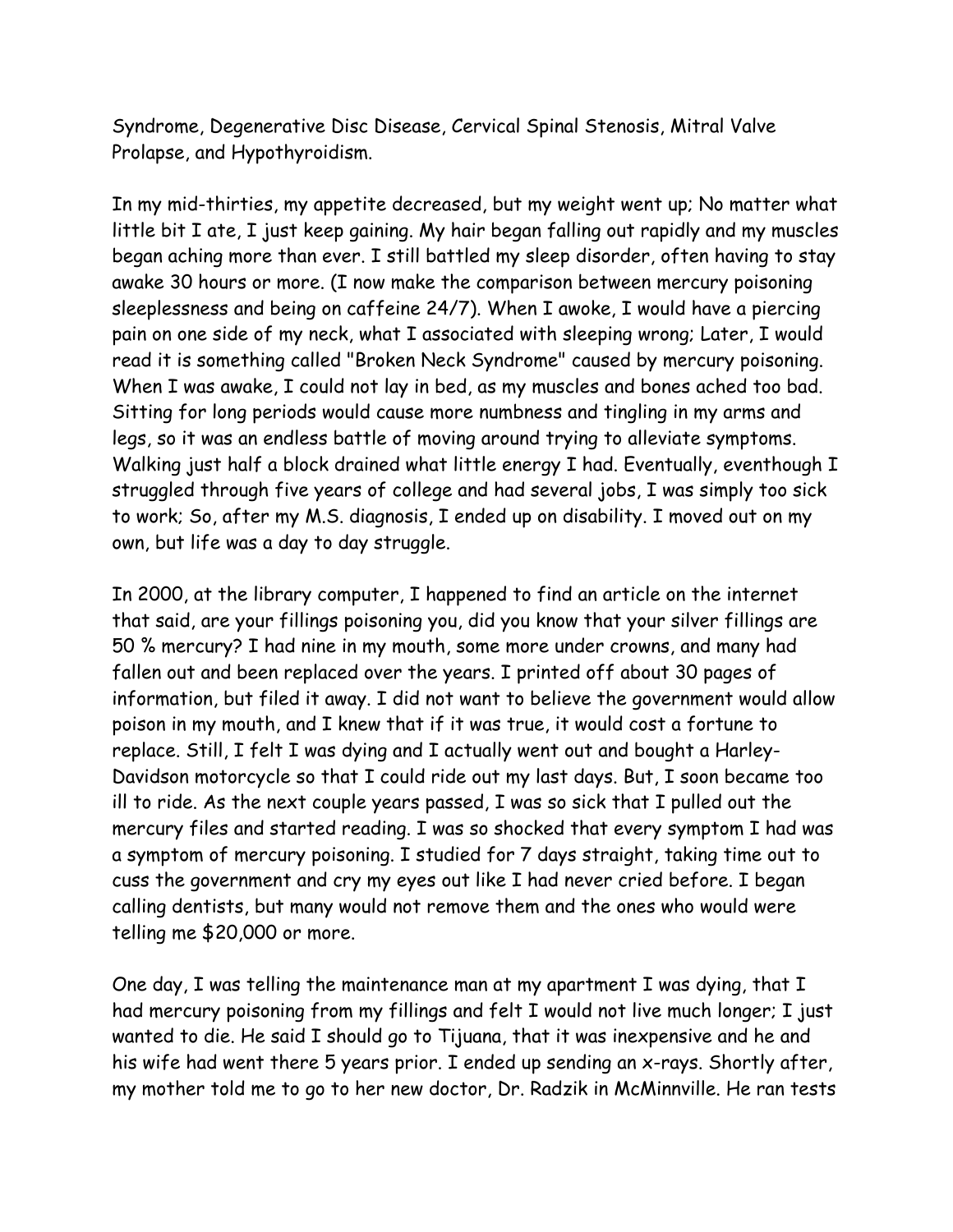and said I had mercury and nickel poisoning (nickel is commonly under crowns and it is a cancer causing agent). I told Dr. Radzik about Tijuana and he said I needed to get there as soon as possible because I would eventually develop Cancer, Alzheimer's, and Diabetes from the mercury.

I had bought a car on the internet about 8 months prior, because mine had a blown engine. It was in Texas and I had been saving up the money to fly and drive it home to Oregon. My mother suggested I stop at the dentist office and get an estimate. So, I made an appointment; But, before my trip, I cancelled it, figuring I could not afford it, and resolved to just die. I also had 5 root canals (which are toxic) and needed bridge work, figured things were just hopeless. I flew to get the car and stopped at a truck stop, in the middle of the night, somewhere in Arizona. By this time, I had been throwing up nearly everything I ate for a couple of weeks. I ordered a chef's salad, sat there 30 minutes trying to keep each bite down. I couldn't eat much and spent 20 minutes in the bathroom trying not to vomit. I decided that was it, that I could not live that way; I definitely wanted to die. I called my parents at about 4 AM from a phone in the booth, sobbing; I told their answering machine I was driving home to buy a gun and kill myself. It was the hardest call I ever had to make. It was daylight and over 100 degrees in Arizona. All morning I had been thinking of my mother. I could kill myself, no problem, but it was going to devastate her life and that was the hardest thing about it. I knew she didn't deserve it. So, at 9 AM, I pulled into a rest stop, called a Dentist and made an appointment. I drove all day and ended up at a motel in San Ysidro. The next day I got my estimate. The Dr. jokingly said (referring to my x-ray). I went back to the motel and called my mother. She still didn't know how to get the money, even though the cost was a fraction of what U.S. dentists wanted. It was very stressful, because I still felt death was going to be my only option. But, she called my grandpa and he loaned us some of the money.

I had my dental work done the following week and immediately after I noticed miraculous changes. I could eat whatever I wanted in any amount I wanted. I took full advantage. My Aunt, whom I was staying with, lived near a mall filled with fast food restaurants. I was eating double quarter pounder cheeseburgers, hitting the candy shop every day, just going on a food fest. For the first time in my life, it seemed, I could sleep when I was tired and sleep the whole night. I had so much energy that within a week I was walking five to ten miles a day, three to four times a week. I ate continuously, but dropped twenty pounds in one month. One day, I looked at my arm and saw a muscle I had never seen before. Apparently, the heavy metals caused such bloating that no matter how much I tried to build muscle, I was